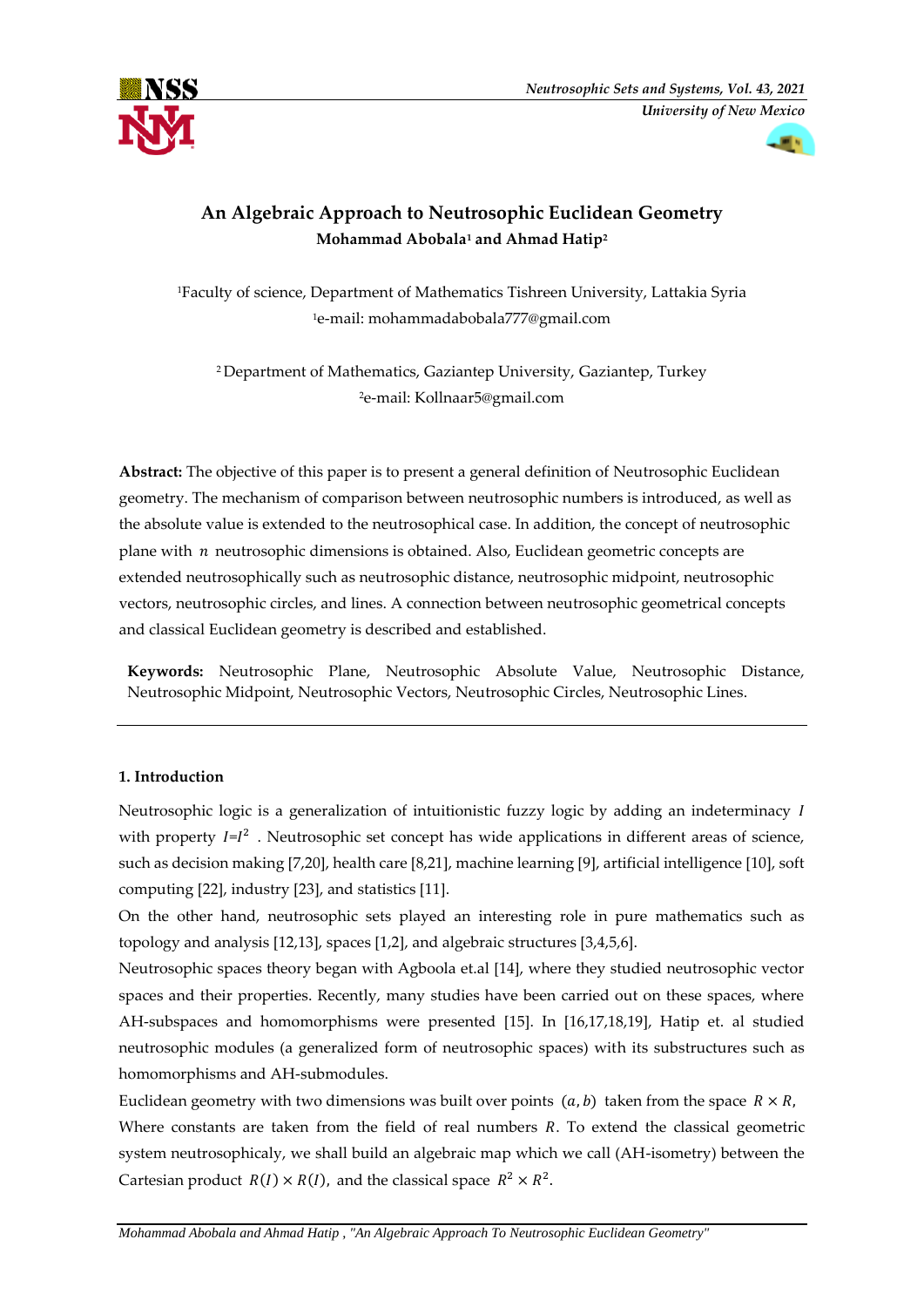In the classical geometry, multiplying by scalars is depending on taking these scalars from the field , in neutrosophic geometry, multiplying is depending on neutrosophic real numbers from the neutrosophic field  $R(I)$ .

We show that the AH-isometry map will preserve addition and distances, in other words, it allows us to study neutrosophic vectors, points, shapes by going back to its corresponding classical concepts. This work is considered as a first step in the study of neutrosophic geometry, it has many benefits in the progression of neutrosophic studies and establishing neutrosophic functional analysis in the future, since we can define neutrosophic geometrical shapes and study their relation with classical geometrical shapes.

To reach our goals, we shall define an order relation between neutrosophic numbers as well as neutrosophic absolute values, thus we can build the concept of neutrosophic distances and norms in easy way.

This work clarifies a charming connection between neutrosophic algebra and geometry.

## **Motivation**

We regard that there is not a geometrical system based on neutrosophic spaces, thus our motivation is to close this important research gap by defining the basic theoretical concepts of a new geometrical system based on neutrosophic numbers and spaces.

## **Preliminaries**

**Definition 2.1:**[32] Let  $X$  be a non-empty fixed set. A neutrosophic set  $A$  is an object having the form  $\{x, (\mu A(x), \delta A(x), \gamma A(x)) : x \in X\}$ , where  $\mu A(x)$ ,  $\delta A(x)$  and  $\gamma A(x)$  represent the degree of membership, the degree of indeterminacy, and the degree of non-membership respectively of each element  $x \in X$  to the set  $A$ .

**Definition 2.1:** [31] Classical neutrosophic number has the form  $a + bl$  where  $a, b$  are real or complex numbers and *I* is the indeterminacy such that  $0 \cdot I = 0$  and  $I^2 = I$  which results that  $I^n =$  $I$  for all positive integers  $n$ .

**Definition 2.2 :** [30] Let( $G$ ,\*)be any group, the neutrosophic group is generated by  $I$  and  $G$  under \* denoted by  $N(G) = \{(G \cup I), *\}$ .

**Definition 2.3:** [30] Let *R* be any ring. The neutrosophic ring  $\langle R \cup I \rangle$  is also a ring generated by *R* and  $I$  under the operations of  $R$ .

**Definition 2.4:** [33] Let  $K$  be a field, the neutrosophic file generated by  $\langle K \cup I \rangle$  which is denoted by  $K(I) = \langle K \cup I \rangle$ .

**Definition 2.4:** [29] Let  $(M, +, .)$  be any R-module over a neutrosophic ring  $R(I)$  The triple  $(M(I), +, .)$  is called a strong neutrosophic R-module over a neutrosophic ring  $R(I)$  generated by  $M$  and  $I$ .

### **3. Main concepts and discussion**

In the beginning, we will define the basic concepts in neutrosophic Euclidean geometry and then we will study their relations with classical geometry.

## **Definition 3.1**

Let  $R(I) = \{a + bl; a, b \in R\}$  be the real neutrosophic field, we say that  $a + bl \leq c + dl$  if and only if  $a \leq c$  and  $a + b \leq c + d$ .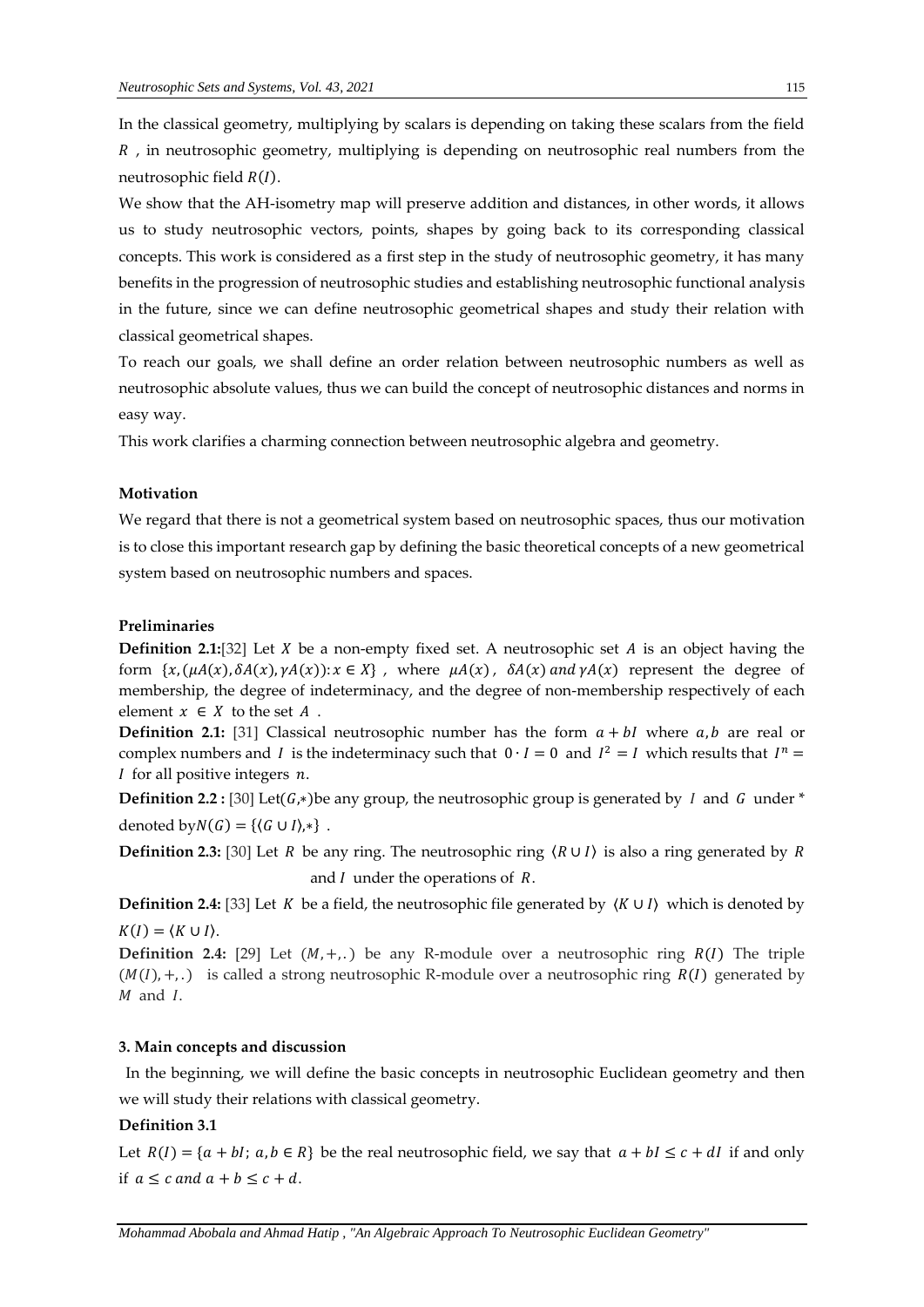### **Theorem 3.2**

The relation defined in Definition 3.1 is a partial order relation.

Proof:

Let  $x = a + bI$ ,  $y = c + dI$ ,  $z = m + nI \in R(I)$ , we have

 $x \leq x$  that is because  $a \leq a$  and  $a + b \leq a + b$ .

Now, suppose that  $x \le y$  and  $y \le x$ , then  $a \le c, a + b \le c + d, c \le a, c + d \le a + b$ , hence

 $a = c, a + b = c + d$ , which means that  $d = b$  and  $x = v$ .

Assume that  $x \le y$  and  $y \le z$ , hence  $a \le c$ ,  $a + b \le c + d$ ,  $c \le m$ ,  $c + d \le m + n$ , this implies that  $a \leq m, a + b \leq m + n$ , hence  $x \leq z$ . Thus  $\leq$  is a partial order relation on R(I).

#### **Remark 3.3**

According to Theorem 3.2, we are able to define positive neutrosophic real numbers as follows:

 $a + bI \ge 0 = 0 + 0$ . I implies that  $a \ge 0$ ,  $a + b \ge 0$ .

Absolute value on R(I) can be defined as follows:

 $|a + bI| = |a| + |I||a + b| - |a||$ , we can see that  $|a + bI| \ge 0$ .

We can compute the square root of a neutrosophic positive real number as follows:

 $\sqrt{a + bI} = \sqrt{a} + I[\sqrt{a + b} - \sqrt{a}],$  it is clear that  $(\sqrt{a} + I[\sqrt{a + b} - \sqrt{a}])^2 = a + bl$  and  $\sqrt{a + bl} \ge 0$ . **Example 3.4**

 $x = 2 - I$  is a neutrosophic positive real number, since  $2 \ge 0$  and  $(2 - 1) = 1 \ge 0$ .

 $2 + I \ge 2$ , that is because  $2 \ge 2$  *and*  $(2 + 1) = 3 \ge (2 + 0) = 2$ .

 $|1 + 3I| = |1| + I[|1 + 3| - |1|] = 1 + 3I.$ 

 $\sqrt{9+4I} = \sqrt{9} + I[\sqrt{13} - \sqrt{9}] = 3 + (\sqrt{13} - 3)I.$ 

## **Definition 3.5**

We define the neutrosophic plane with n neutrosophic dimensions (N-dimensions) as follows:

 $R(I) \times R(I) \times R(I) \times ... \times R(I)(n-times).$ 

## **Example 3.6**

 $R(I) = \{a + bl; a, b \in R\}$  is a neutrosophic plane with one N-dimension.

 $R(I)^2 = \{(a + bl, c + dl); a, b, c, d \in R\}$  is a neutrosophic plane with two S-dimensions.

- In the following, we will concentrate on the two N-dimensional neutrosophic plane.

## **Definition 3.7:**

Let  $A(a + bI, c + dI), B(x + yI, z + tI)$  be two neutrosophic points from  $R(I)^2$ , we define:

 $\overrightarrow{AB} = (\overrightarrow{x} + \overrightarrow{y} - \overrightarrow{a} + \overrightarrow{b})$ ,  $\overrightarrow{z} = (x + yI) - (a + bl)$ ,  $\overrightarrow{z} = (c + dl)$ , is called a neutrosophic vector with two N-dimensions.

#### **Definition 3.8**

Let  $\vec{u} = (a + bl, c + dl)$ 

Be a neutrosophic vector, we define its norm as follows:

 $\|\vec{u}\| = \sqrt{(a+bl)^2 + (c+dl)^2} = \sqrt{a^2+c^2 + I[(a+b)^2 + (c+d)^2 - a^2 - c^2]}$ It is easy to see that  $\|\vec{u}\| \ge 0$ , according to Remark 3.3.

#### **Definition 3.9**

Let  $A(a + bI, c + dI), B(x + yI, z + tI)$  be two neutrosophic points from  $R(I)^2$ , we define:

(a) The midpoint of [AB] is  $C\left(\frac{a+bI+x+yl}{2}\right)$  $\frac{+x+yl}{2}$ ,  $\frac{c+dl+z+tl}{2}$  $\frac{1}{2}$ ).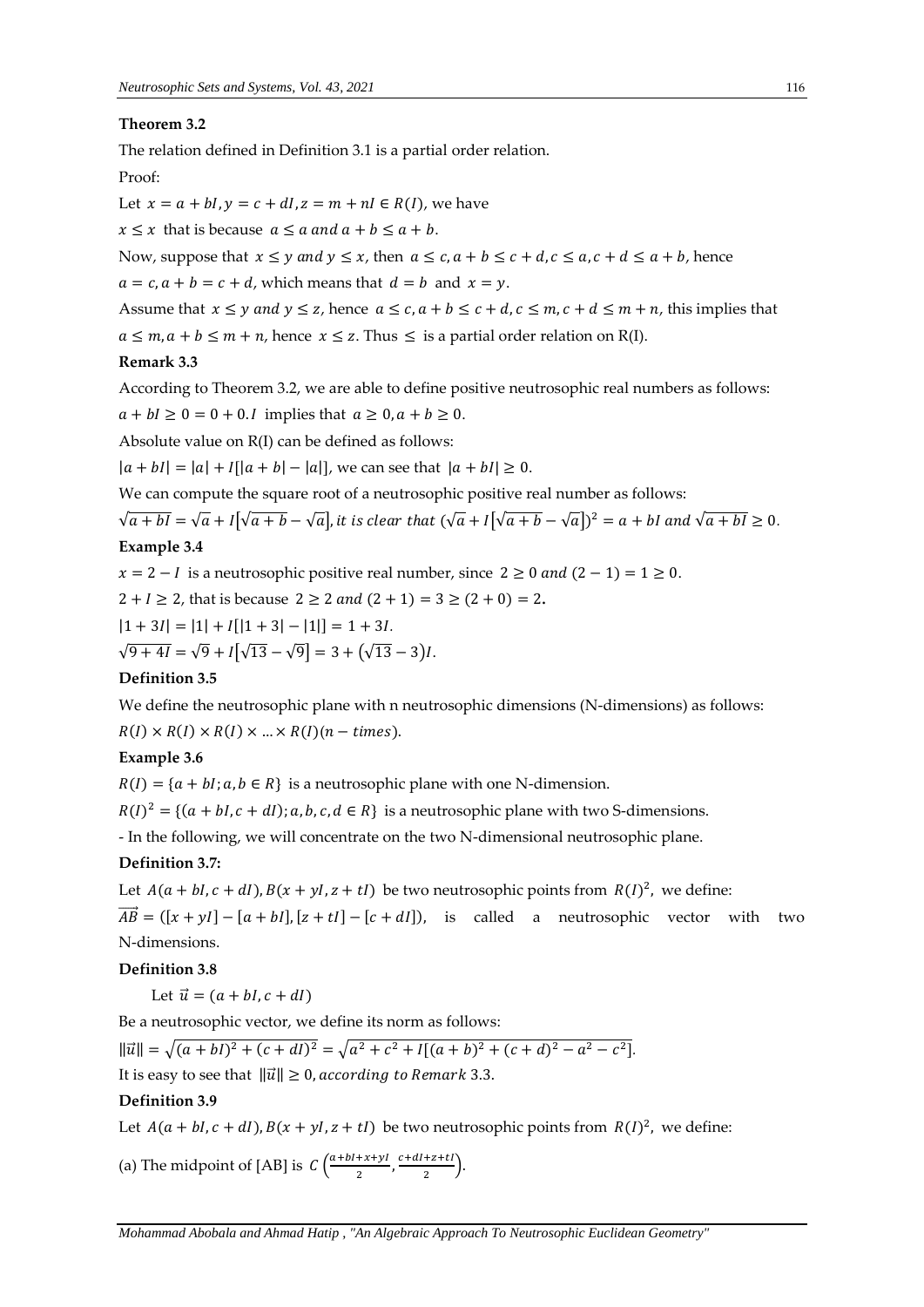(b) The neutrosophic distance between A and B is equal to  $\|AB\|$ .

#### **Example 3.10**

Consider the following neutrosophic points  $A(1 + I, 2 - 3I), B(-I, -1 + 2I)$ ,

The neutrosophic vector  $\overrightarrow{AB}$  = (-1 – 2*I*, –3 + 5*I*), the square of neutrosophic distance between A

and B is  $\left\| \overrightarrow{AB} \right\|^2 = 1 + 9 + I[9 + 4 - 1 - 9] = 10 + 3I.$ 

Hence the neutrosophic distance is equal to  $\sqrt{10+3I} = \sqrt{10} + I[\sqrt{13}-\sqrt{10}]$ . We can find easily that  $(\sqrt{10+3I})^2 = (\sqrt{10}+I\sqrt{13}-\sqrt{10})^2 = 10+3I$ .

Let C be the neutrosophic midpoint of [AB], then  $C\left(\frac{1}{2}\right)$  $\frac{1}{2}, \frac{1}{2}$  $\frac{1}{2} - \frac{1}{2}$  $\frac{1}{2}I$ ).

Now, we list some geometrical and algebraic properties of the classical space  $R^2 \times R^2$ . We will need them in forthcoming sections.

## **Remark 3.11**

Let  $V = R^2 \times R^2$  be the Cartesian product of the classical Euclidean plane with itself, we have (a) V has a module structure over the ring  $R \times R$ , with respect to the following operations: Addition:  $((a, b), (c, d)) + ((x, y), (z, t)) = ((a + x, b + y), (c + z, d + t)),$ 

Multiplication by a duplet scalar from  $R \times R$ :  $(m, n)$ .  $((a, b), (c, d)) = ((m, a, n, b), (m, c, n, d))$ .

(b) The norm of any vector in V can be defined as a duplet number from  $R \times R$ , as follows:

$$
\|((a,b),(c,d))\| = \left(\sqrt{a^2+c^2}, \sqrt{b^2+d^2}\right).
$$

#### **Example 3.12**

Consider the following two points from the space  $V$ ,  $A((1,2),(2,5))$ ,  $B((-1,4),(3,-2))$ , we have:(a)  $\overrightarrow{AB} = ((-2,2),(1,-7)).$ 

(b) 
$$
\|\overrightarrow{AB}\| = (\sqrt{(-2)^2 + (1)^2}, \sqrt{(2)^2 + (-7)^2}) = (\sqrt{5}, \sqrt{53}).
$$

(c) Let  $r = (5,8) \in R \times R$  be a duplet scalar, we have:

 $r.\overrightarrow{AB} = ((-10.16), (5, -56))$ , it is clear that  $||r.\overrightarrow{AB}|| = r. ||\overrightarrow{AB}||$ .

#### **4. The connection between neutrosophic and classical geometry**

This section is devoted to clarify the relationships between neutrosophic coordinates defined above, and between classical geometrical coordinates.

Many important questions arise according to section 3. The first one is about famous relations in classical geometry for example is the midpoint of  $[AB]$  has the same neutrosophic distance from  $A$ and  $B$ ?. If the answer is no, then our geometrical system is weak and has no importance because it contradicts with logical statements.

The second, do the neutrosophic points have relationships with classical points? This question is the most important one, that is because if it has a positive answer, then we are able to study geometrical shapes in neutrosophic plane.

The third is about how can we define neutrosophic lines, circles, elliptic curves,… etc.

We try to answer these important questions by using algebra, since the neutrosophic plane with two N-dimensions is a module over the ring  $R(I)$ .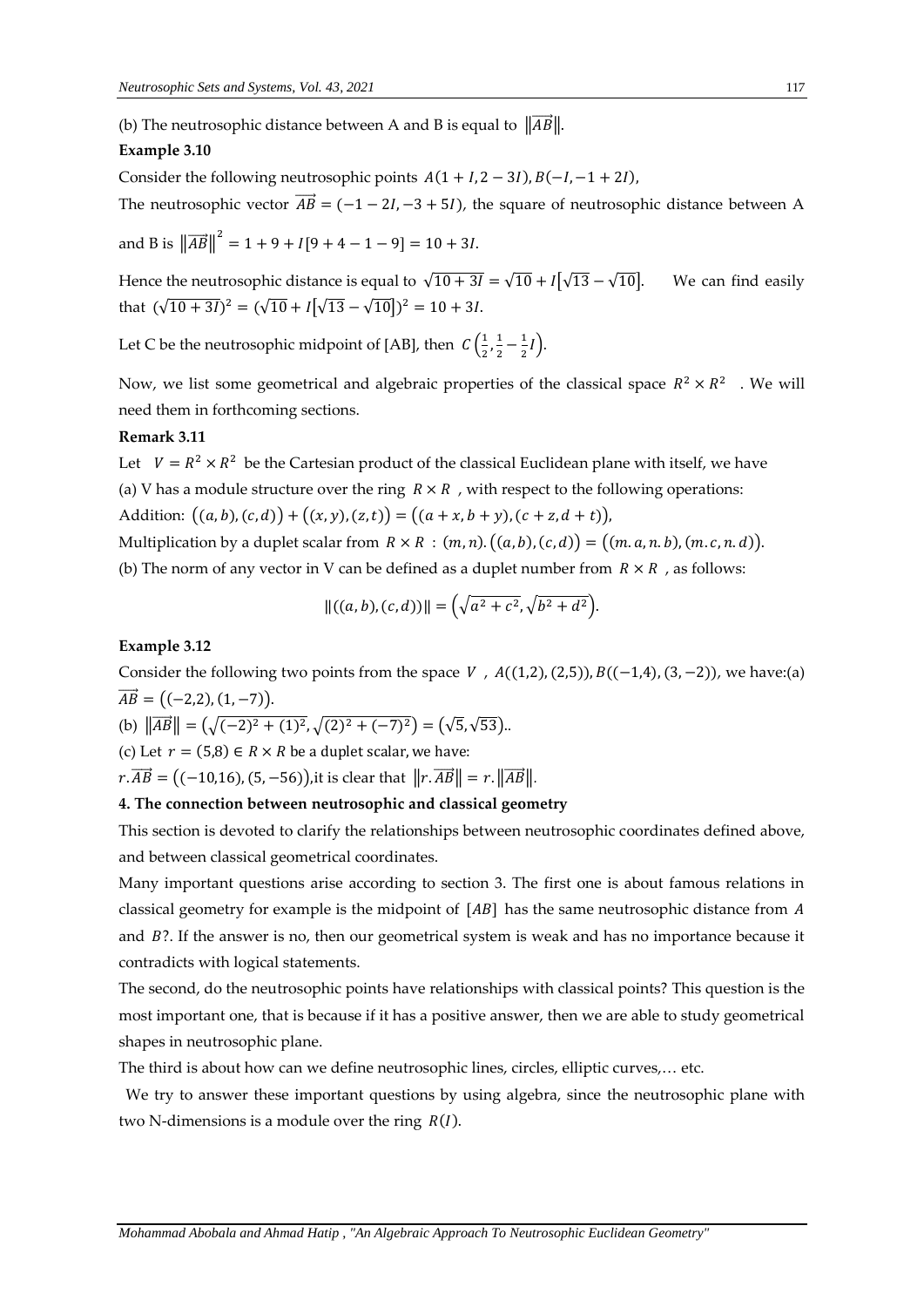**Definition 4.1:** (a) (Two-dimensional AH-isometry) Let  $M = R(I)^2 = R(I) \times R(I)$ ,  $V = R^2 \times R^2$ Be the neutrosophic plane with two N-dimensions and the Cartesian product of the classical Euclidean space  $R^2$  with itself, we define the AH-isometry map as follows:

 $f: M \to V$ ;  $f(a + bI, c + dI) = ((a, a + b), (c, c + d)).$ 

(b) (**One dimensional AH-isometry**) We can define the one-dimensional isometry between R(I) and the space R×R as follows:

 $g: R(I) \rightarrow R \times R$ ;  $g(a + bI) = (a, a + b)$ .

**Remark:** The one-dimensional isometry is an isometry, i.e., an algebraic isomorphism between R(I) and  $R \times R$ . Also, it preserves distances on  $R(I)$ . Proof: Let  $a + bI$ ,  $c + dI$  be two neutrosophic real numbers, then  $g(a + bl + c + dl) = g([a + c] + [b + d]I) = (a + c, a + c + b + d) = (a, a + b) +$  $(c, c + d) = g(a + bI) + g(c + dI).$  $g([a + bl], [c + dl]) = g(ac + I[ad + bc + bd]) = (ac, ac + ad + bc + bd) = (a, a + b) \cdot (c, c + b)$  $d) = g(a + bI) \cdot g(c + dI).$ 

g is a correspondence one-to-one, that is because  $Ker(g) = \{0\}$ , and for every pair  $(a, b) \in$  $R \times R$ , there exists  $a + (b - a)I \in R(I)$  such that  $g(a + [b - a]I) = (a, b)$ . Thus g is an isomorphism.

The distance on  $R(I)$  can be defined as follows:

Let  $A = a + bI$ ,  $B = c + dI$  be two neutrosophic real numbers, then  $L = ||\overrightarrow{AB}|| = d[(a + bI, c + bI, dA)]$  $|dI| = |a + bI - (c + dI)| = |(a - c) + I(b - d)| = |a - c| + I||a + b - c - d| - |a - c|$ .

(According to the definition of the absolute value in Remark 3.3).

On the other hand, we have:

 $g(||\overline{AB}||) = (|a-c|, |(a+b)-(c+d)|) = (d(a,c), d(a+b,c+d)) = d[(a,a+b), (c, c+d)]$  $(d)$ ]=d(T(a + bI), T(c + dI))

$$
=\left\|g(\overrightarrow{AB})\right\|.
$$

This implies that the distance is preserved up to isometry. i.e.  $||g(AB)|| = g(||AB||)$ 

### **Example 4.2**

Consider the following neutrosophic point $A(1 + I, 3 - 6I)$ , its isometric image is  $((1,2), (3,-3))$ .

Consider the following neutrosophic vector  $\vec{u} = (2 - I, 4 + I)$ , its isometric vector is  $\vec{v} =$  $((2,1),(4,5))$ .

The idea behind the AH-isometry is to deal with neutrosophic points as classical points, and to explore their properties using classical Euclidean geometry.

The following theorem is considered as the fundamental theorem in neutrosophic Euclidean geometry, since it describes the relation between neutrosophic space with two N-dimensions and the classical module generated by the Cartesian product of the classical Euclidean space by itself.

#### **Theorem 4.3: (Fundamental Theorem In neutrosophic Euclidean Geometry)**

Let  $f: M \to V$ ;  $f(a + bl, c + dl) = ((a, a + b), (c, c + d))$  be the AH-isometry defined above, we have:

(a)  $f$  preserves addition operation between vectors.

(b)  $f$  preserves distances between points.

(c)  $f$  is a bijection one-to-one between  $M$  and  $V$ .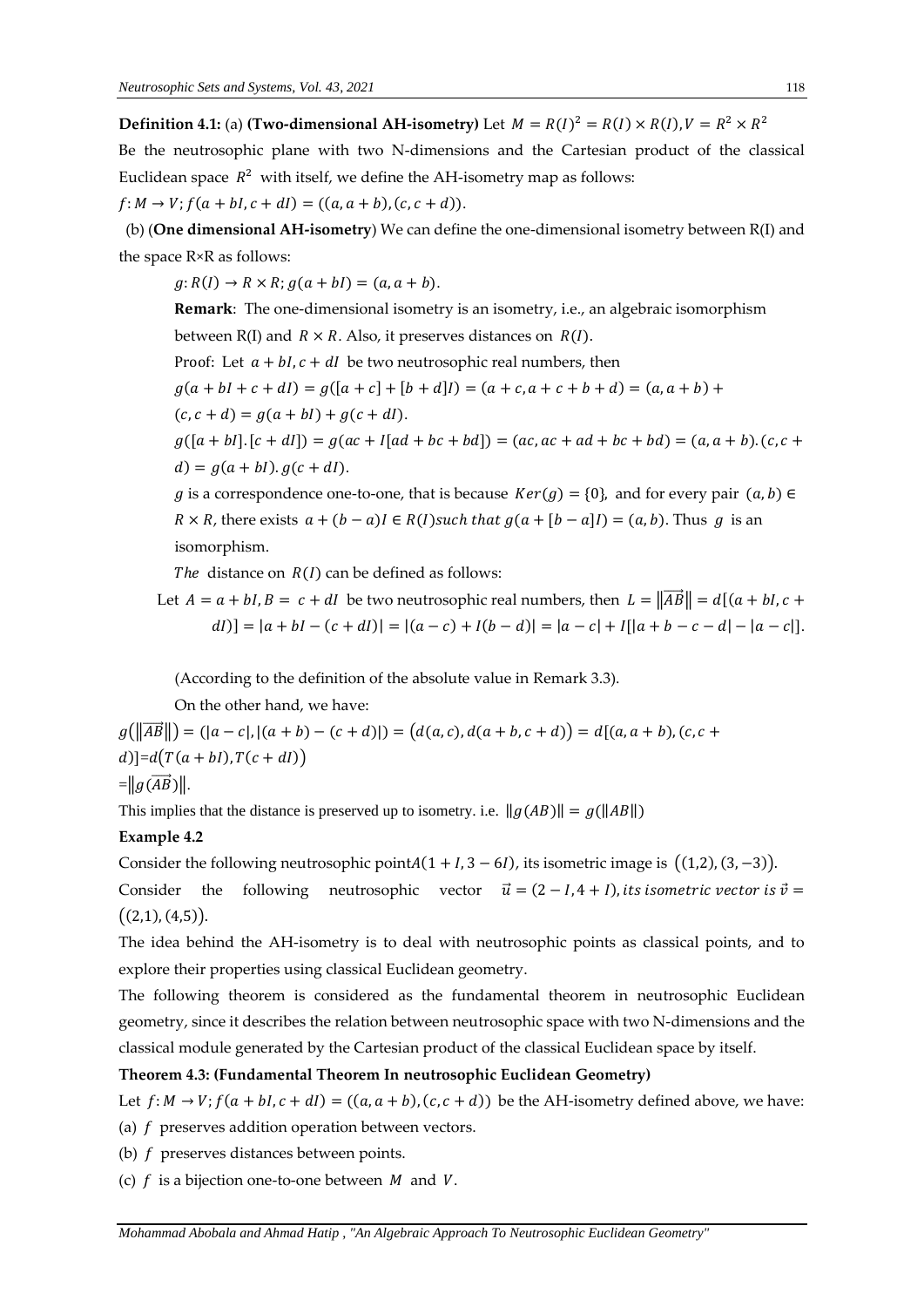(d) Multiplying a neutrosophic vector by a neutrosophic real number is preserved up to isometry, i.e. The direct image of a neutrosophic vector multiplied by a neutrosophic real number is exactly equal to its AH-isometric image multiplied by the one-dimensional isometric image of the corresponding neutrosophic real number.

Proof:

(a) Let 
$$
\vec{u} = (a + bI, c + dI)
$$
,  $\vec{v} = (x + yI, z + tI)$  be two neutrosophic vectors, we have  
\n
$$
f(\vec{u} + \vec{v}) = f(a + x + I[b + y], c + z + I[d + t]) = ((a + x, a + x + b + y), (c + z, c + z + d + t))
$$
\n
$$
= ((a, a + b), (c, c + d)) + ((x, x + y), (z, z + t)) = f(\vec{u}) + f(\vec{v})
$$

(b) We must prove that the norm of the classical vector  $\overrightarrow{f(u)}$ , is exactly equal to the one-dimensional isometric image of the norm of neutrosophic vector  $\vec{u}$ .  $||f(\vec{u})||^2 = (a^2 + c^2, (a + b)^2 + (c + d)^2)$ , on the other hand, we have

 $g(\|\vec{u}\|^2) = g(a^2 + c^2 + I[(a+b)^2 + (c+d)^2 - a^2 - c^2] = (a^2 + c^2, (a+b)^2 + (c+d)^2) = ||f(\vec{u})||^2$ . (c) Suppose that  $f(a + bl, c + dl) = f(x + yl, z + tl)$ , hence $((a, a + b), (c, c + d)) = ((x, x + b))$ 

 $(y)$ ,  $(z, z + t)$ , thus  $x = a$ ,  $b = y$ ,  $z = c$ ,  $d = t$ , so that f is injective.

It is clear that  $f$  is surjective, thus it is a bijection.

(d) Consider the following neutrosophic vector  $\vec{u} = (a + bI, c + dI)$ 

With the following neutrosophic real number  $m + nI$ , we have

 $(m + nI) \cdot \vec{u} = ((m + nI)(a + bl), (m + nI)(c + dl) = ((ma + I[mb + na + nb]), (mc + I[md + nc + b])$  $nd$ ]), on the other hand, we have

$$
f\big((m+nl).\vec{u}\big) = \big((ma,(ma+mb+na+nb)),(mc,mc+md+nc+nd)\big)
$$

$$
= (m, m+n).((a, a+b), (c, c+d)) = g(m+nI).f(a+bl, c+dI).
$$

### **Example 4.4**

Consider the following two neutrosophic points  $A(1 + 2I, I), B(3I, -2 + I)$ , we have:

(a) The isometric points of A, B are  $A' = ((1,3), (0,1)), B' = ((0,3), (-2, -1)).$ 

(b)  $\overrightarrow{AB}$  = (-1 + I, -2), the corresponding isometric vector is  $\overrightarrow{A'B'}$  = ((-1,0), (-2,-2)) =  $f(\overrightarrow{AB})$ .

(c) The neutrosophic distance  $[AB] = \sqrt{1 + 4 + I[0 + 4 - 1 - 4]}$ 

 $=\sqrt{5 - I} = \sqrt{5} + I[4 - \sqrt{5}]$ . The classical distance between isometric images is

$$
[A'B'] = \left(\sqrt{(-1)^2 + (-2)^2}, \sqrt{(0)^2 + (-2)^2}\right) = \left(\sqrt{5}, 4\right) = g([AB]).
$$

**Theorem 4.3** introduces an algorithm to transform any neutrosophic point to a classical Cartesian product of two classical points. The following theorem describes the inverse relation between classical coordinates and neutrosophic coordinates, i.e. It clarifies how to go back from classical coordinates to neutrosophic coordinates.

## **Theorem 4.5**

Let  $A((a, b), (c, d))$  be a Cartesian product of two classical points, then the inverse isometric image (the corresponding neutrosophic point) is

$$
B(a+(b-a)I,c+(d-c)I).
$$

Proof:

It holds directly by taking the image of  $B$  with respect to AH-isometry, the point  $A$  is obtained.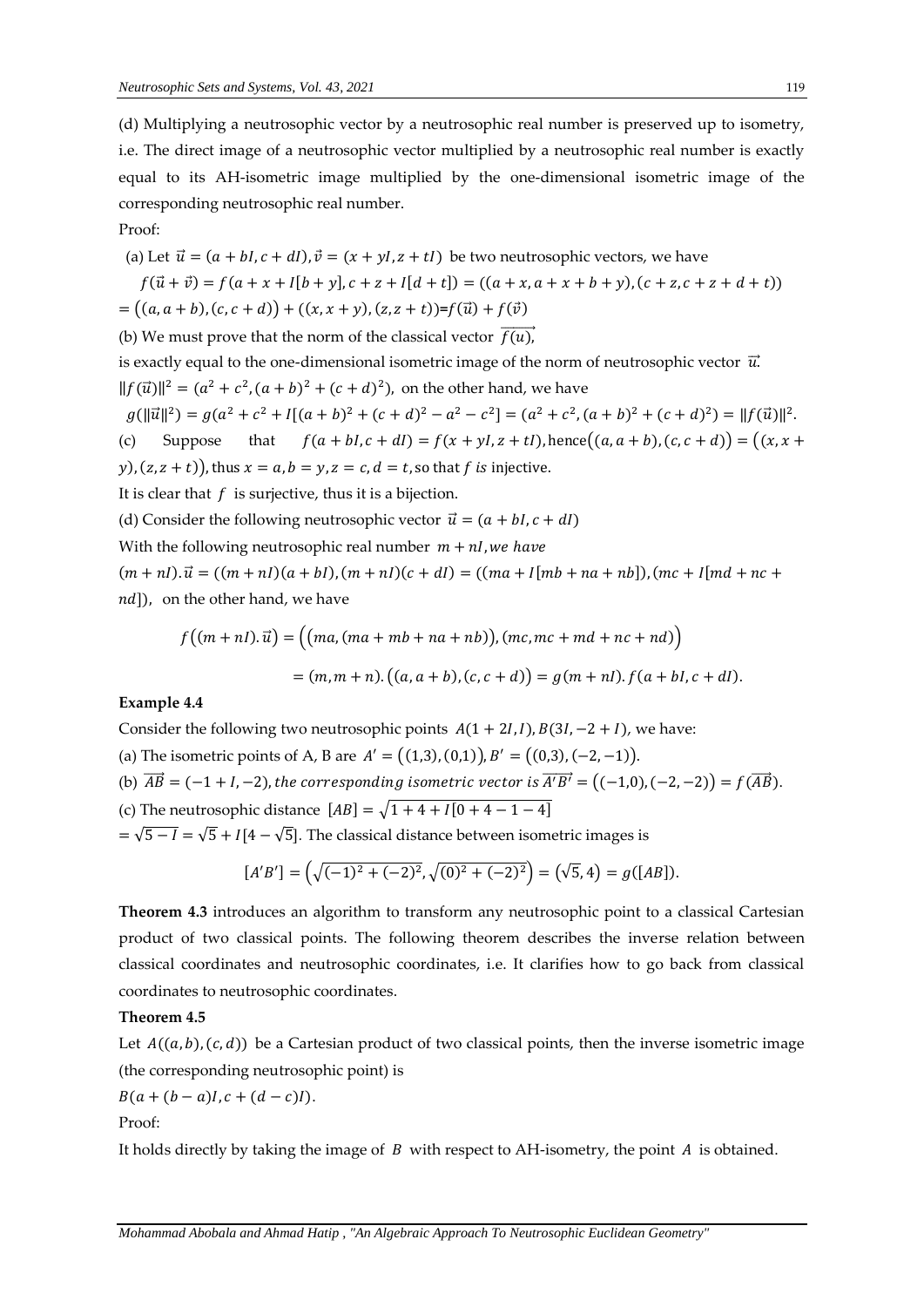#### **Example 4.6:**

Consider the following classical point  $A((1,2), (-1,4))$ , its corresponding neutrosophic point is  $B(1 + I, -1 + 5I).$ 

As a result of Section 4, we can find that all geometrical famous properties is still true in neutrosophic Euclidean geometry, that is because we can transform any neutrosophic point to a corresponding classical point with preserving addition, distances, and multiplication by scalars.

## **5. Some neutrosophic geometrical shapes with two N-dimensions**

#### **Definition 5.1: (Neutrosophic circle)**

Let  $M(a + bI, c + dI)$  be a fixed neutrosophic point, we define the neutrosophic circle with centre M and radius  $R = r_1 + r_2 I \ge 0$  to be the set of all two N-dimensional points  $N(X, Y) = N(x_0 +$  $x_1I, y_0 + y_1I$ );  $dist(M, N) = R = const.$ 

#### **Theorem 5.2:**

Let  $M(a + bl, c + dl)$  be a fixed neutrosophic point,  $R = r_1 + r_2I$  be a neutrosophic real positive number, we have:

(a) The equation of the circle with center M and radius R is  $([(x_0 + x_1I) - [a + bI])^2 + ([y_0 + Iy_1] [c + dl])^2 = R^2$ .

(b) The previous neutrosophic circle is equivalent to the following direct product of two classical circles

$$
C_1: (x_0 - a)^2 + (y_0 - c)^2 = r_1^2, C_2: ([x_0 + x_1] - [a + b])^2 + ([y_0 + y_1] - [c + d])^2 = (r_1 + r_2)^2.
$$
  
Proof:

(a) By using the neutrosophic distance form defined in Definition 3.8 and Definition 3.9, we get is  $([(x_0 + x_1I] - [a + bl])^2 + ([y_0 + ly_1] - [c + dl])^2 = R^2$ .

(b) To obtain the classical equivalent geometrical system of the neutrosophic circle, it is sufficient to take its isometric image as follows:

 $f(([x_0 + x_1I] - [a + bI])^2) + f(([y_0 + ly_1] - [c + dI])^2) = f(R^2)$ ,hence  $((x_0 - a)^2, (x_0 + x_1 - [a + b])^2) + ((y_0 - c)^2, (y_0 + y_1 - [c + d])^2) = (r_1^2, (r_1 + r_2)^2)$ , thus  $((x_0 - a)^2 + (y_0 - c)^2), ((x_0 + x_1 - [a + b])^2 + (y_0 + y_1 - [c + d])^2) = (r_1^2, (r_1 + r_2)^2)$ 

Thus, we get  $(x_0 - a)^2 + (y_0 - c)^2 = r_1^2$  and  $([x_0 + x_1] - [a + b])^2 + ([y_0 + y_1] - [c + d])^2 =$  $(r_1 + r_2)^2$ .

#### **Example 5.3:**

Consider the following neutrosophic circle:  $C: (X - I)^2 + (Y - (2 - 3I))^2 = (2 + I)^2$ 

It is equivalent to the direct product of the following two classical circles:

$$
\mathcal{C}_1: (x_0 - 0)^2 + (y_0 - 2)^2 = 2^2, \mathcal{C}_2: ([x_0 + x_1] - [-1])^2 + ([y_0 + y_1] - [-1])^2 = (2 + 1)^2.
$$

#### **Definition 5.4: (Neutrosophic line)**

We define the neutrosophic line by the set of all two N-dimensional points  $(X, Y)$  with the property

$$
AX + BY + C = 0; X = x_0 + x_1I, Y = y_0 + y_1I, A = a_0 + a_1I, B = b_0 + b_1I, C = c_0 + c_1I.
$$

#### **Theorem 5.5:**

Let  $AX + BY + C = 0$  be an equation of a neutrosophic line d, this line is equivalent to the direct product of the following two classical lines:

$$
d_1: a_0x_0 + b_0y_0 + c_0 = 0, d_2: (a_0 + a_1)(x_0 + x_1) + (b_0 + b_1)(y_0 + y_1) + c_0 + c_1 = 0.
$$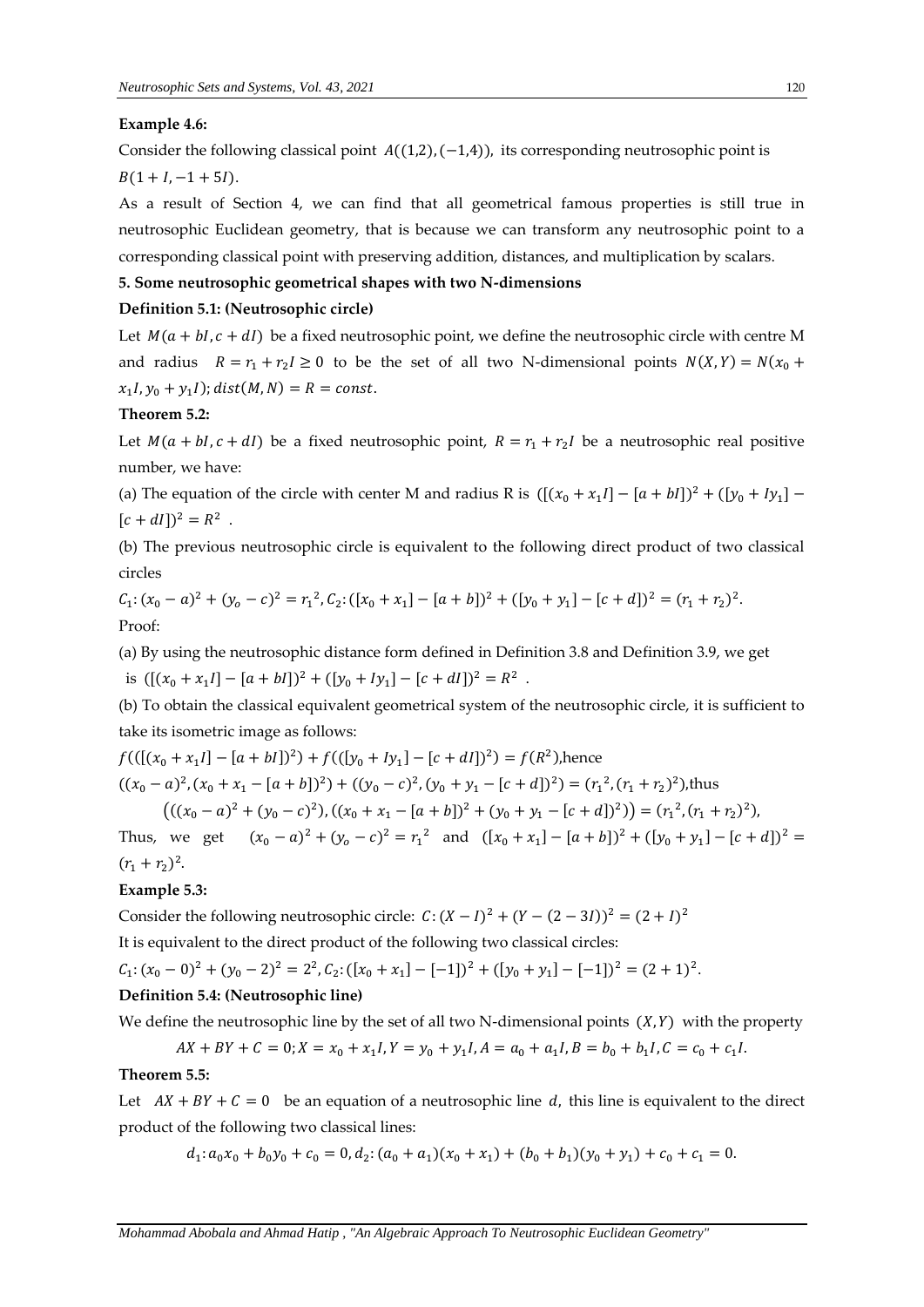Proof:

By taking the isometric image to the equation  $AX + BY + C = 0$ , we get the proof.

#### **Example 5.6:**

Consider the following neutrosophic line  $(1 + I)X + (2 - 4I)Y + 1 - 3I = 0$ , it is equivalent to the following two classical lines

$$
d_1: x_0 + 2y_0 + 1 = 0, d_2: 2(x_0 + x_1) - 2(y_0 + y_1) - 2 = 0.
$$

### **Remark 5.7:**

(a) If we have two classical circles  $C_1$ :  $(x_0 - a)^2 + (y_0 - c)^2 = (r_1)^2$ ,  $C_2$ :  $(x_1 - b)^2 + (y_1 - d)^2 = (r_2)^2$ , then we can transform the set of their direct product  $C_1 \times C_2$ , into one neutrosophic circle by using the inverse image of the AH-isometry as follows:

$$
C: (X - M)^2 + (Y - N)^2 = r^2; X = x_0 + (x_1 - x_0)I, Y = y_0 + (y_1 - y_0)I, M = a + (b - a)I, N = c + (d - c)I, r = r_1 + (r_2 - r_1)I.
$$

The proof holds easily by taking the inverse image with respect to AH-isometry.

(b) By the same argument, if we have two classical lines:

 $a_0x_0 + b_0y_0 + c_0 = 0$ ,  $a_1x_1 + b_1y_1 + c_1 = 0$ . We can transform the set of their direct product into one neutrosophic line as follows:

$$
AX + BY + C = 0; A = a_0 + (a_1 - a_0)I, B = b_0 + (b_1 - b_0)I, X = x_0 + (x_1 - x_0)I, Y = y_0 + (y_1 - y_0)I, C
$$
  
= c\_0 + (c\_1 - c\_0)I.

#### **4. Conclusions**

In this article, we presented a general definition of neutrosophic Euclidean geometry. We studied the mechanism of comparison between neutrosophic numbers. In the luminosity of our findings, we make a connection between neutrosophic geometrical concepts and classical Euclidean geometry. Further the concept of neutrosophic plane with  $n$  neutrosophic dimensions is obtained. Also, Euclidean geometric concepts are extended neutrosophically such as neutrosophic distance, neutrosophic midpoint, neutrosophic vectors, neutrosophic circles, and lines.

**Funding:** This research received no external funding.

**Conflicts of Interest:** The authors declare no conflict of interest.

#### **References**

[1]Abobala, M., "A Study of AH-Substructures in n-Refined Neutrosophic Vector Spaces", International Journal of Neutrosophic Science", Vol. 9, pp.74-85, 2020.

[2]Smarandache F., and Abobala, M., " n-Refined Neutrosophic Vector Spaces", International Journal of Neutrosophic Science, Vol. 7, pp. 47-54, 2020.

[3]Hatip, A., Alhamido, R., and Abobala, M., " A Contribution to Neutrosophic Groups", International Journal of Neutrosophic Science", Vol. 0, pp. 67-76 , 2019.

[4]Abobala, M,. "Classical Homomorphisms Between Refined Neutrosophic Rings and Neutrosophic Rings", International Journal of Neutrosophic Science, Vol. 5, pp. 72-75, 2020.

[5]Abobala, M., " Classical Homomorphisms Between n-refined Neutrosophic Rings", International Journal of Neutrosophic Science", Vol. 7, pp. 74-78 , 2020.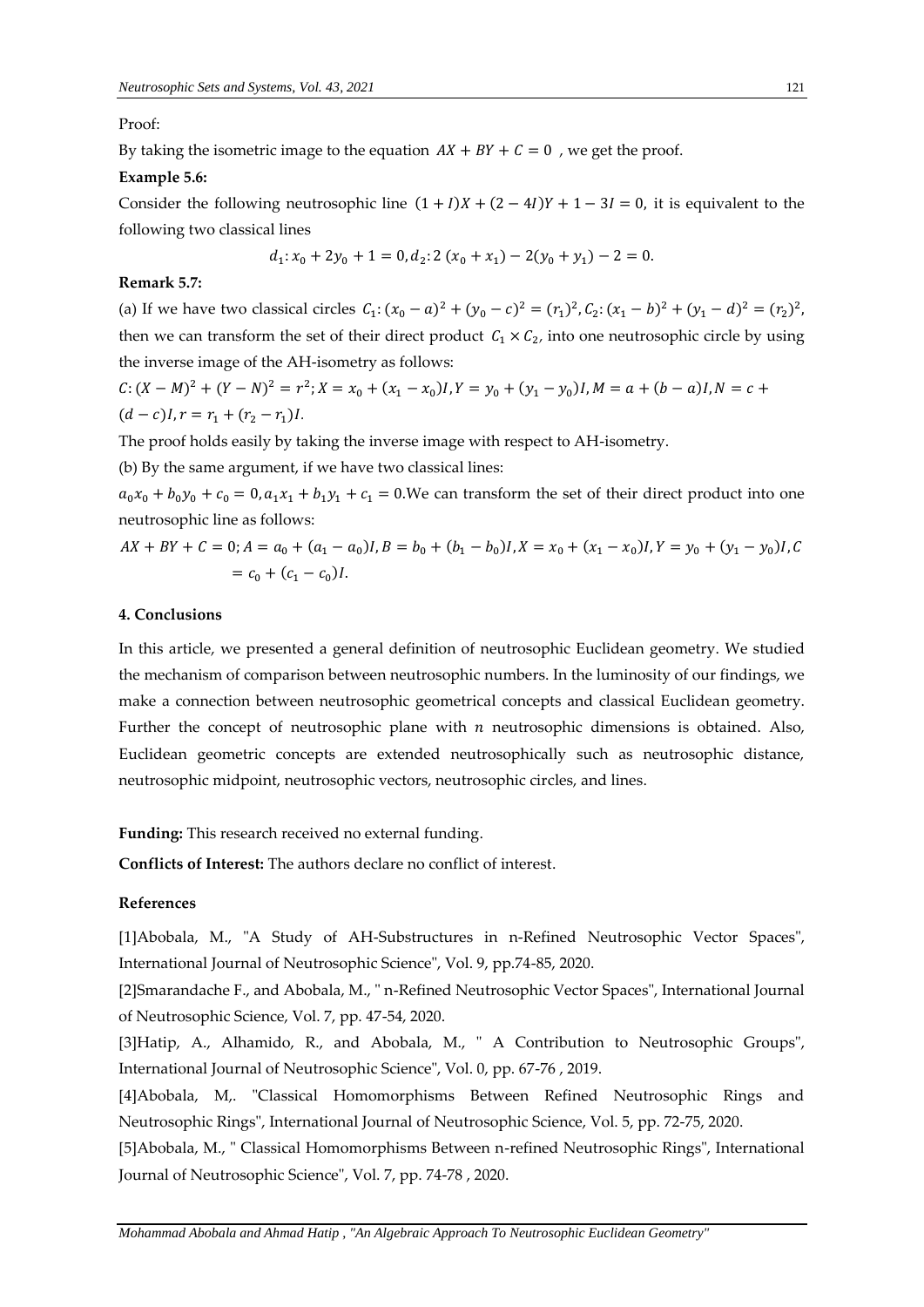[6]Abobala, M., "On Some Special Substructures of Refined Neutrosophic Rings*",* International Journal of Neutrosophic Science, Vol. 5, pp. 59-66, 2020.

[7]N. Olgun and A. Hatip, "The Effect Of The Neutrosophic Logic On The Decision Making," in *Quadruple Neutrosophic Theory And Applications*, Belgium, EU, Pons Editions Brussels, 2020, pp. 238-253.

[8] Abdel-Basst, Mohamed, Rehab Mohamed, and Mohamed Elhoseny. "<? covid19?> A model for the effective COVID-19 identification in uncertainty environment using primary symptoms and CT scans." Health Informatics Journal (2020): 1460458220952918.

[9] J. Anuradha and V. S, "Neutrosophic Fuzzy Hierarchical Clustering for Dengue Analysis in Sri Lanka," *Neutrosophic Sets and Systems,* vol. 31, pp. 179-199, 2020.

[10]A. Chakraborty, B. Banik, S. P. Mondal and S. Alam, " Arithmetic and Geometric Operators of Pentagonal Neutrosophic Number and its Application in Mobile Communication Service Based MCGDM Problem," *Neutrosophic Sets and Systems,* vol. 32, pp. 61-79, 2020.

[11]S. K. Patro and F. Smarandache, "THE NEUTROSOPHIC STATISTICAL DISTRIBUTION, MORE PROBLEMS, MORE SOLUTIONS," *Neutrosophic Sets and Systems,* vol. 12, pp. 73-79, 2016.

[12] Hatip, A., "Neutrosophic Special Functions", International Journal of Neutrosophic Science,

[13] Alhamido, R., and Gharibah, T., "Neutrosophic Crisp Tri-Topological Spaces", Journal of New Theory, Vol. 23 , pp.13-21, 2018.

[14]Agboola, A.A.A,. and Akinleye, S.A,. "Neutrosophic Vector Spaces", Neutrosophic Sets and Systems, Vol. 4 , pp. 9-17, 2014.

[15]Abobala, M., "AH-Subspaces in Neutrosophic Vector Spaces", International Journal of Neutrosophic Science, Vol. 6 , pp. 80-86, 2020

[16]Alhamido, R., and Abobala, M., "AH-Substructures in Neutrosophic Modules", International Journal of Neutrosophic Science, Vol. 7, pp. 79-86 , 2020.

[17]Hatip, A., and Olgun, N., " On Refined Neutrosophic R-Module", International Journal of Neutrosophic Science, Vol. 7, pp.87-96, 2020.

[18] Hatip, A., and Abobala, M., "AH-Substructures In Strong Refined Neutrosophic Modules", International Journal of Neutrosophic Science, Vol. 9, pp. 110-116 , 2020.

[19] Sankari, H., and Abobala, M., "n-Refined Neutrosophic Modules", Neutrosophic Sets and Systems, Vol. 36 , 2020.

[20] Abdel-Basset, M., Gamal, A., Son, L. H., & Smarandache, F. (2020). A Bipolar Neutrosophic Multi Criteria Decision Making Framework for Professional Selection. Applied Sciences, 10(4), 1202.

[21] G. Shahzadi, M. Akram and A. B. Saeid, "An Application of Single-Valued Neutrosophic Sets in Medical Diagnosis," *Neutrosophic Sets and Systems,* vol. 18, pp. 80-88, 2017.

[22] Abdel-Basset, M., Gunasekaran M., Abduallah G., and Victor C., "A Novel Intelligent Medical Decision Support Model Based on Soft Computing and IoT", IEEE Internet of Things Journal , 2019.

[23] Abdel-Basset, Mohamed, et al. "An integrated plithogenic MCDM approach for financial performance evaluation of manufacturing industries." Risk Management (2020): 1-27.

[24] T.Chalapathi and L. Madhavi,. "Neutrosophic Boolean Rings", Neutrosophic Sets and Systems, Vol. 33, pp. 57-66, 2020.